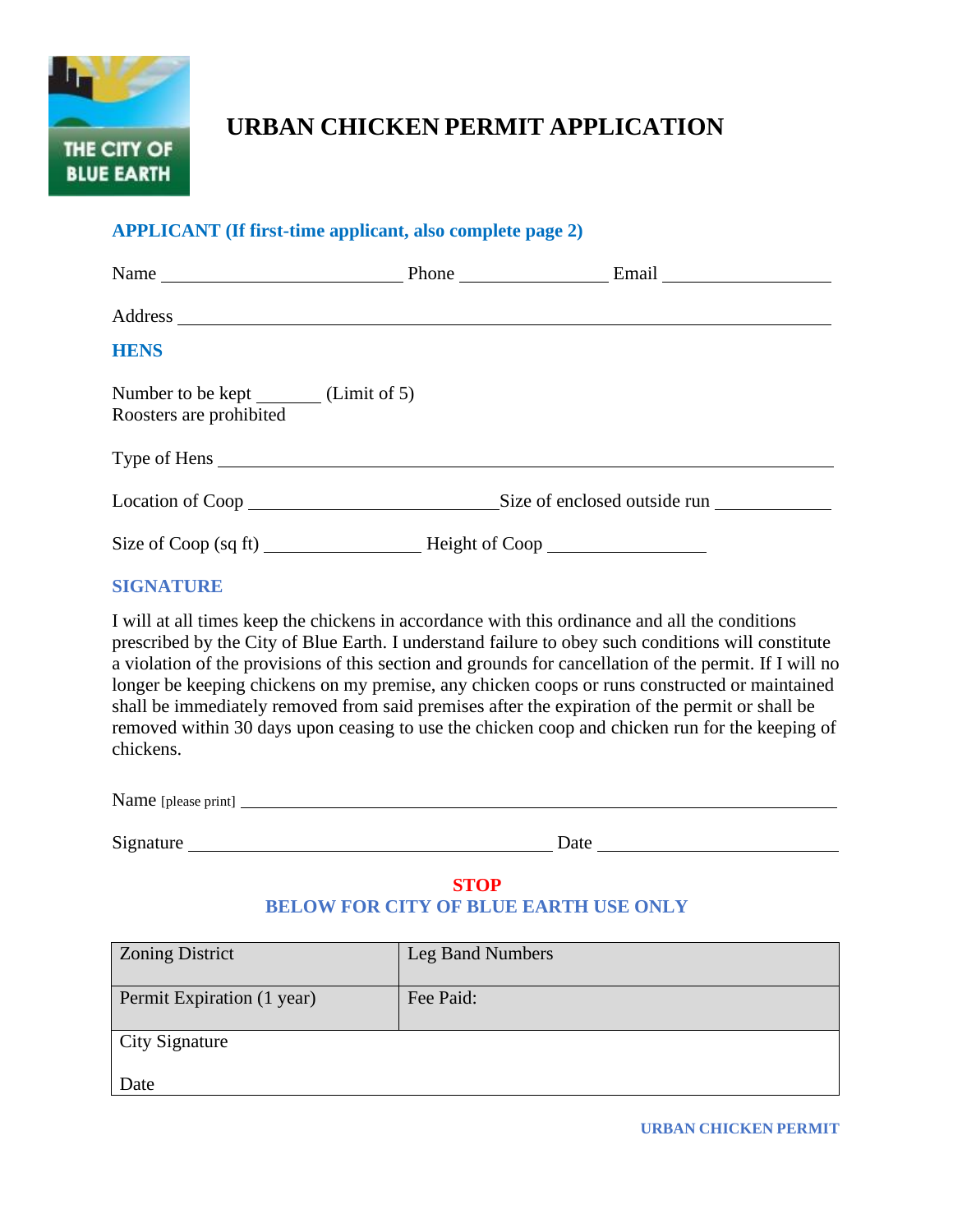## **NEW APPLICANT REQUIREMENTS**

#### **SITE PLAN**

Please include a scaled diagram indicating the location of the chicken coop and chicken run, the size and distance from adjoining structures and property lines. MUST SHOW LOCATION ON PROPERTY AND COOP/RUN PLAN.

#### **CONSENT**

Written consent/approval of keeping chickens on your premises from all abutting property owners

| Signature |                      |
|-----------|----------------------|
|           |                      |
|           |                      |
|           |                      |
| Signature |                      |
|           | URBAN CHICKEN PERMIT |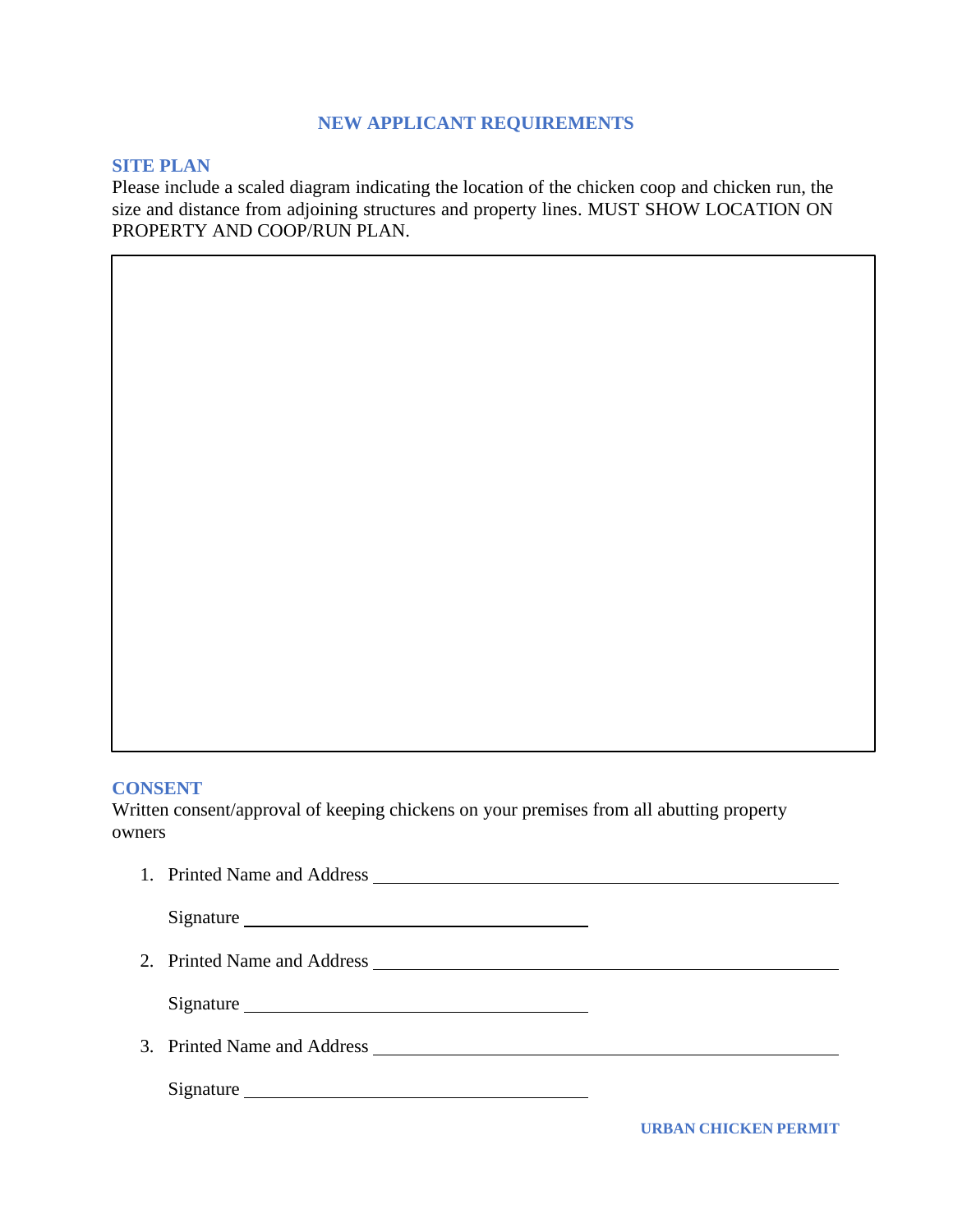#### **360.15. Urban Chickens.**

#### **Subd. 1. Definitions.**

A. Brooding means the period of chicken growth when supplemental heat must be provided, due to the bird's inability to generate enough body heat.

B. Chicken means a domesticated bird that serves as a source of eggs or meat.

C. Coop means the structure for the keeping or housing of chickens permitted by the subsection.

D. Exercise yard means a larger fenced area that provides space for exercise and foraging for the birds when supervised.

E. Hen means a female chicken.

F. Officer means any person designated by the city as an enforcement officer.

G. Poultry means domesticated birds that serve as a source of eggs or meat and that include among commercially important kinds, chickens, turkeys, ducks, geese, peafowl, pigeons, pheasants and others.

H. Rooster means a male chicken.

I. Run means a fully enclosed and covered area attached to a coop where the chickens can roam unsupervised.

**Subd. 2. Investigation and Enforcement.** Officers designated by the City Council shall have authority in the investigation and enforcement this subsection, and no person shall interfere with, hinder or molest any such officer in the exercise of such powers. The officer shall make investigations as is necessary and may grant, deny or refuse to renew any application for permit, or terminate an existing permit under this article.

Limitations for each single dwelling residential unit:

(A) No more than five (5) chicken hens shall be housed or kept on any one (1) residential lot in any area of the city with a permit as outlined below.

(B) Roosters are prohibited.

(C) Slaughtering of chickens in the City limits is prohibited except at a licensed processing facility.

(D) Leg banding of all chickens is required. The bands must identify the owner and the owner's address and telephone number.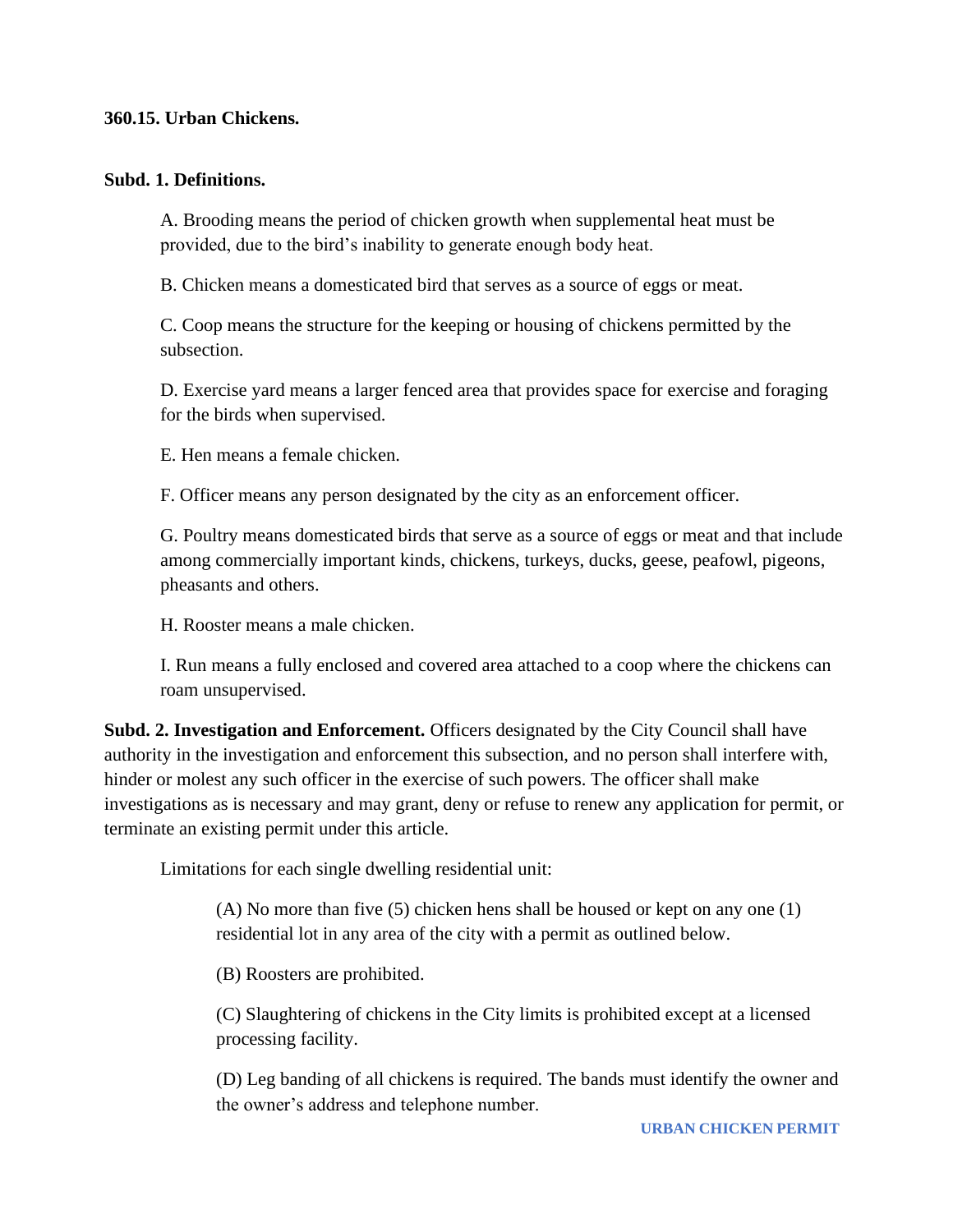(E) A separate coop is required to house the chickens. Coops must be constructed and maintained to meet the following minimum standards:

1. Located in the rear or side yard.

2. Setback at least five (5) feet from the rear or side property lines.

3. Interior floor space – four (4) square feet per bird.

4. Interior height – four (4) to six (6) feet to allow access for cleaning and maintenance.

5. Doors – one (1) standard door to allow humans to access the coop and one (1)for birds (if above ground level, must also provide a stable ramp).

6. Windows – one (1) square foot window per ten (10) square feet floor space. Windows must be able to open for ventilation.

7. Climate control – adequate ventilation and/or insulation to maintain the coop temperature between 32-85 degrees Fahrenheit.

8. Nest boxes – one  $(1)$  box per every three  $(3)$  hens.

9. Roosts – one and one-half  $(1 \frac{1}{2})$  inch diameter or greater, located eighteen (18) inches from the wall and two (2) to three (3) inches above the floor.

10. Rodent proof – coop construction and materials must be adequate to prevent access by rodents.

11. Coops shall be constructed and maintained in a workmanlike manner.

(F) A run or exercise yard is required.

1. Runs must be constructed and maintained to meet the following minimum standards:

(a) Location: rear or side yard.

(b) Size: Ten (10) square feet per bird, if access to a fenced exercise yard is also available; sixteen (16) square feet per bird, if access to an exercise yard is not available. If the coop is elevated two (2) feet so the hens can access the space beneath, that area may count as a portion of the minimum run footprint.

(c) Height: Four (4) to Six (6) feet in height to allow access for cleaning and maintenance.

(d) Gate: One gate to allow human access to the run.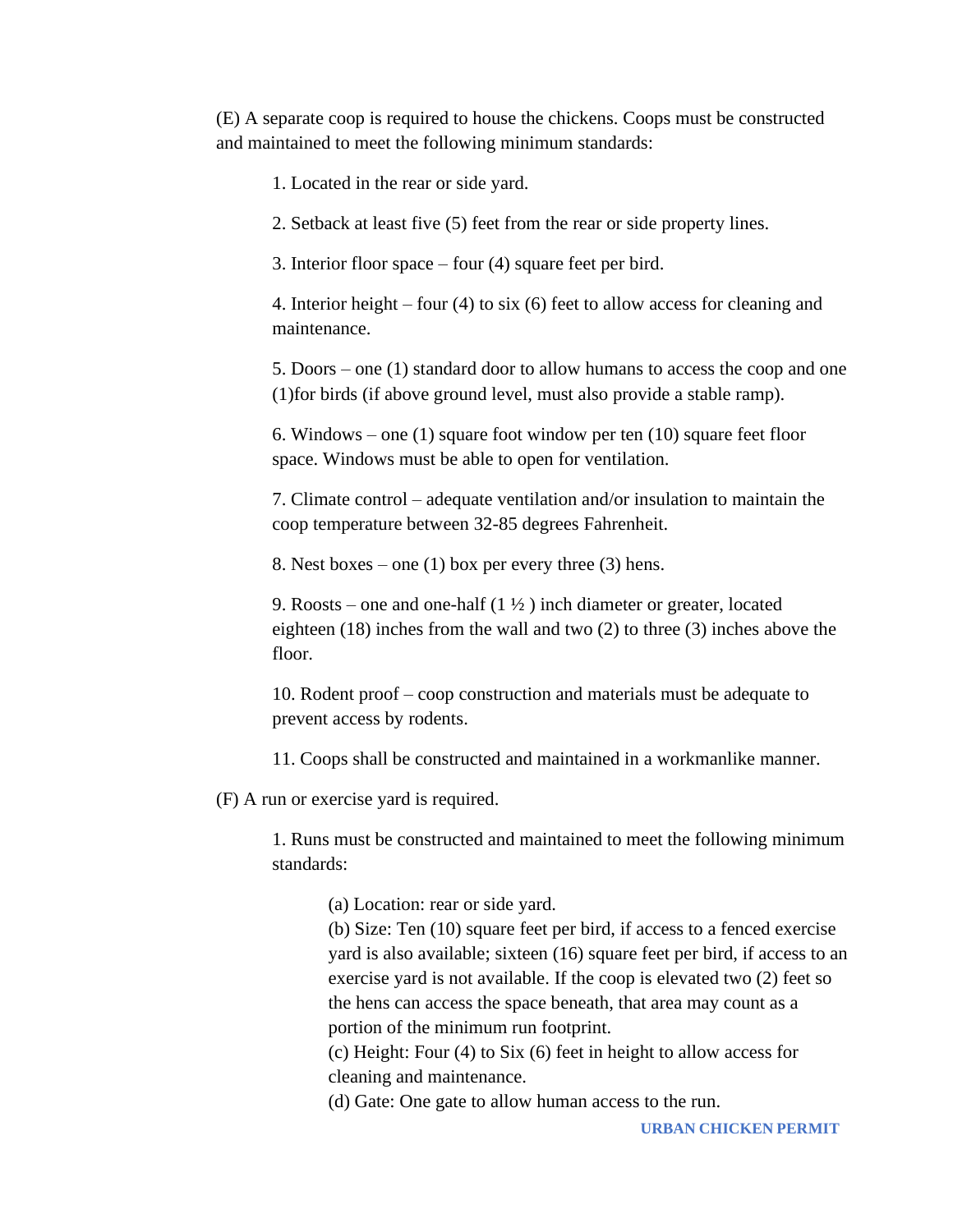(e) Cover: Adequate to keep hens in and predators out. (f) Substrate: Composed of material that can be easily raked or regularly replace to reduce odor and flies.

2. Exercise yards must be fenced and is required if the run does not provide at least (16) sixteen square feet per bird. Exercise yards must provide a minimum of one-hundred seventy-four (174) square feet per chicken.

(G) Chickens must not be housed in a residential house or an attached or detached garage, except for brooding purposes only.

(H) All premises on which chicken hens are kept or maintained shall be kept clean from filth, garbage, and any substances which attract rodents. The coop and its surrounding must be cleaned frequently enough to control odor. Manure shall not be allowed to accumulate in a way that causes an unsanitary condition or causes odors detectible on another property. Failure to comply with these conditions may result in the officer removing chickens from the premises or revoking a chicken permit.

(I) All grain and food stored for the use of the hens on a premise with a chicken permit shall be kept in a rodent proof container.

(J) Chicken Hens shall not be kept in such a manner as to constitute a nuisance to the occupants of adjacent property.

(K) Dead chickens must be disposed of according to the Minnesota Board of Animal Health rules which require chicken carcasses to be disposed of as soon as possible after death, usually within forty-eight (48) to seventy-two (72) hours. Legal forms of chicken carcass disposal include offsite burial, offsite incineration or rendering, or offsite composting.

**Subd. 3. Permit Required.** No person shall own, keep, harbor or have custody of any live chicken without first obtaining a permit in writing from the City. The City shall grant a permit for chicken hens after the applicant has sought the written consent of one hundred (100) percent of the owners or occupants of privately or publicly owned real estate that are located adjacent (i.e., sharing property lines) on the outer boundaries of the premises for which the permit is being requested, or in the alternative, proof that the applicant's property lines are one hundred fifty (150) feet or more from any house.

**URBAN CHICKEN PERMIT** Where an adjacent property consists of a multiple dwelling or multi-tenant property, the applicant need obtain only the written consent of the owner or manager, or other person in charge of the building. Such written consent shall be required on the initial application and as often thereafter as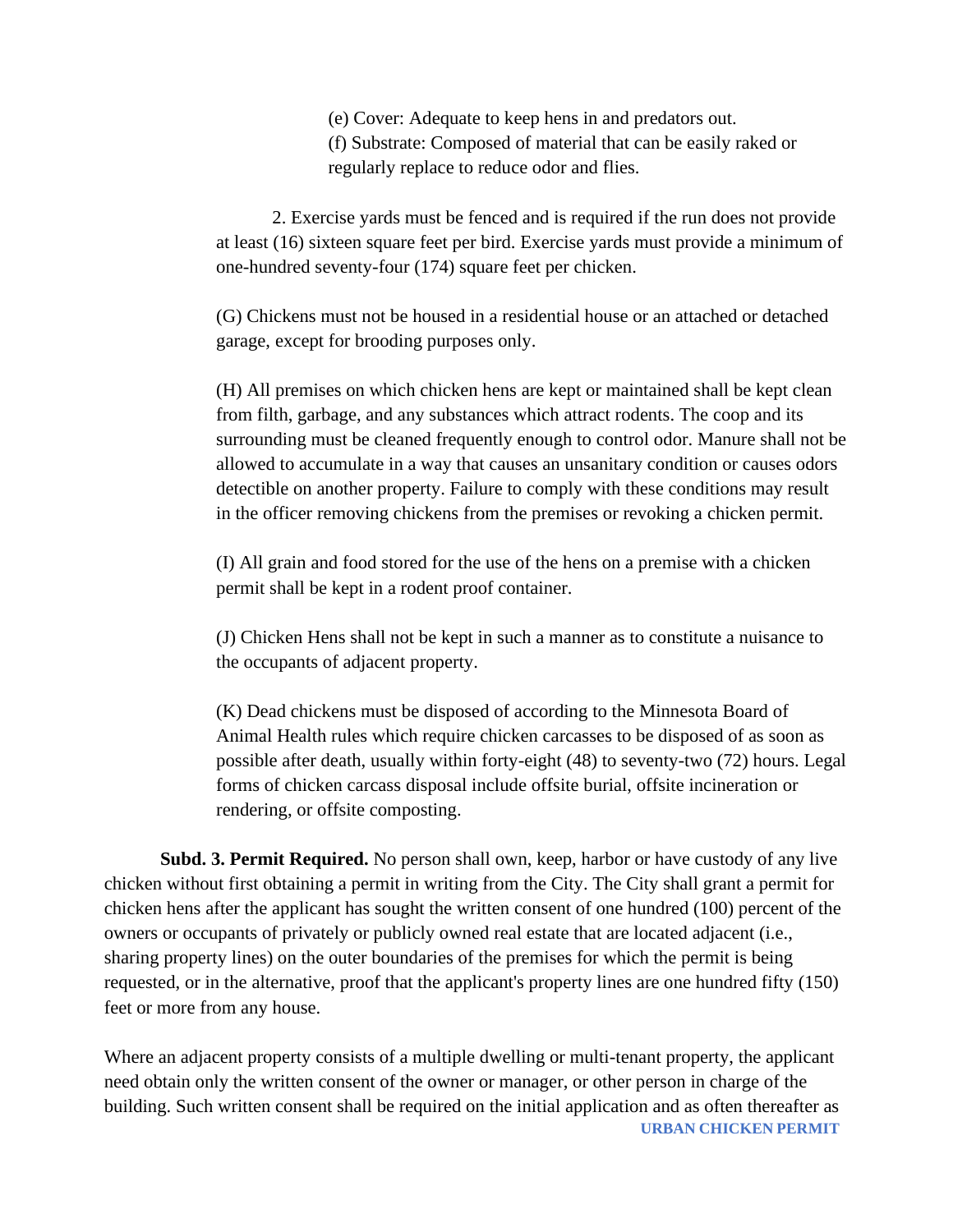the officer deems necessary.

No permit fee shall be required for the harboring of chickens that qualify as "emotional" or "medical" support chickens under federal law with proper documentation of the need for such animals and, in such cases, the permit holder shall not be required to have the written consent of the neighboring property owners.

**Subd. 4. Application.** Any person desiring a permit required under the provisions of this article shall make written application to the city administrator upon a form prescribed by and containing such information as required by the city administrator and officer. Among other things, the application shall contain the following information:

(A) A description of the real property upon which it is desired to keep the chickens.

- (B) The breed and number of chickens to be maintained on the premises
- (C) A site plan of the property showing the location and size of the proposed chicken coop and run, setbacks from the chicken coop to property lines and surrounding buildings (including houses and buildings on adjacent lots), and the location, style, and height of fencing proposed to contain the chickens in a run or exercise area. Portable coops and cages are allowed, but portable locations must be included with the site plan.
- (D) Statements that the applicant will at all times keep the chickens in accordance with all of the conditions prescribed by the officer, or modification thereof, and that failure to obey such conditions will constitute a violation of the provisions of this chapter and grounds for cancellation of the permit.
- (E) Such other and further information as may be required by the officer.

#### **Subd. 5. Permit Conditions.**

(A) If granted, the permit shall be issued by the city administrator and officer and shall state the conditions, if any, imposed upon the permitted for the keeping of chickens under this permit.

**URBAN CHICKEN PERMIT** (B) The permit shall specify the restrictions, limitations, conditions and prohibitions which the officer deems reasonably necessary to protect any person or neighboring use from unsanitary conditions, unreasonable noise or odors, or ·annoyance, or to protect the public health and safety. Such permit may be modified from time to time or revoked by the officer for failure to conform to such restrictions, limitations, prohibitions. Such modification or revocation shall be effective after ten (10) days following the mailing of written notice thereof by certified mail to the person or persons keeping or maintain such